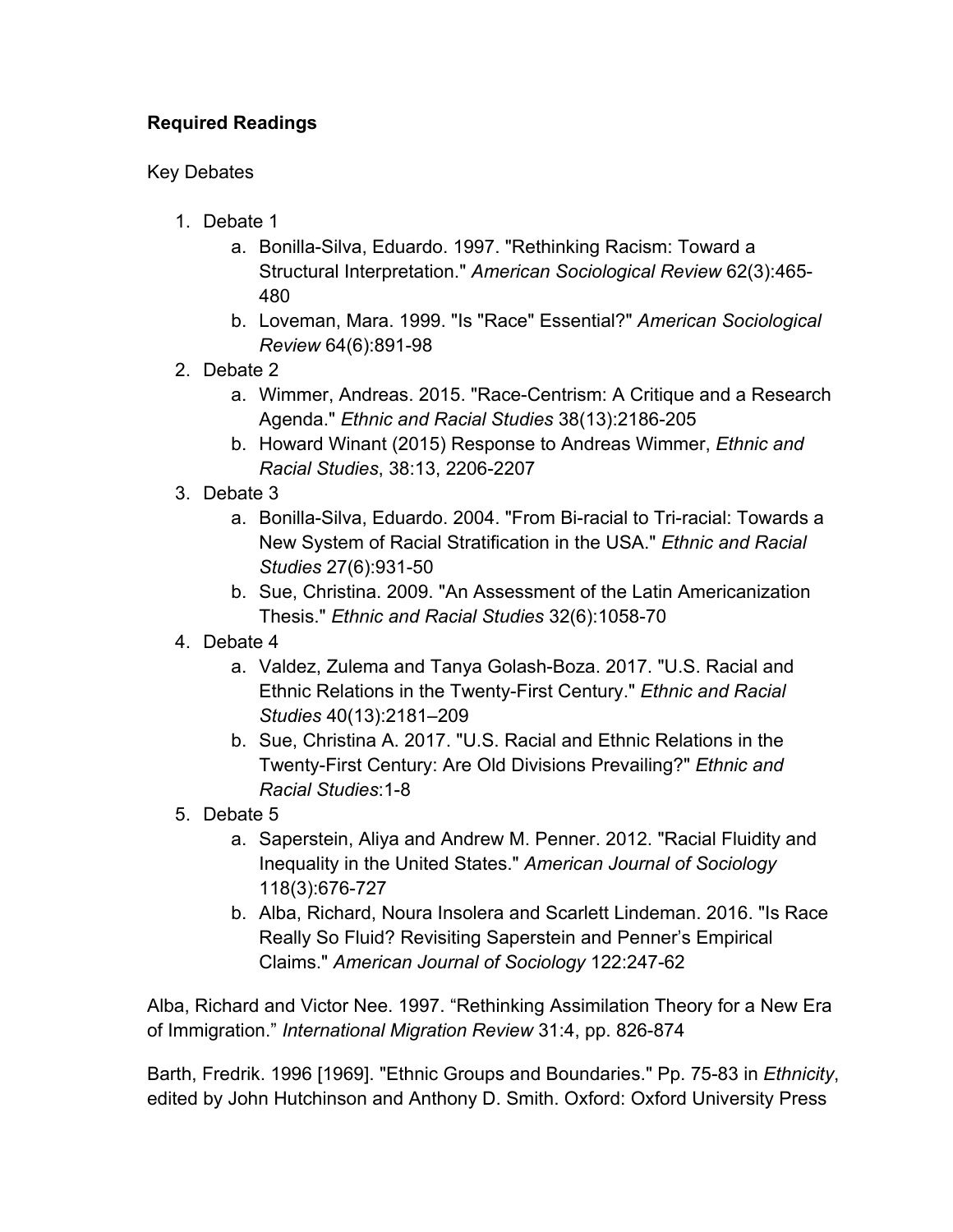Cornell, Stephen and Douglas Hartmann. 2007. *Ethnicity and Race: Making Identities in a Changing World*. Thousand Oaks: Pine Forge Press

Brubaker, Rogers, Mara Loveman and Peter Stamatov. 2004. "Ethnicity as Cognition." *Theory and Society* 33:31-64

Collins, Patricia Hill. 1991. *Black Feminist Thought: Knowledge, Consciousness, and the Politics of Empowerment*. New York: Routledge

Crenshaw, Kimberle. 1991. "Mapping the Margins: Intersectionality, Identity Politics, and Violence Against Women of Color." *Stanford Law Review* 43(6):1241-99

Davis, James F. 1991. *Who Is Black? One Nation's Definition*. University Park: Pennsylvania

Du Bois, W. E. B. 1998. *Black Reconstruction in America, 1860-1880*. New York: The Free Press.

Duster, Troy. 2003. Backdoor to Eugenics (2nd ed.). New York: Routledge

Ellis P. Monk, Jr. 2015. "The Cost of Color: Skin Color, Discrimination, and Health among African Americans." *American Journal of Sociology* 121(2): 396-444

Fields, B.J., 1990. Slavery, race and ideology in the United States of America. *New Left Review*, *181*(1), pp.95-118.

FitzGerald, David and David Cook-Martín. 2014. *Culling the Masses: The Democratic Origins of Racist Immigration Policy in the Americas*. Cambridge: Harvard University Press

Fox, Cybelle, and Thomas A. Guglielmo. 2012. "Defining America's Racial Boundaries: Blacks, Mexicans, and European Immigrants, 1890–1945." *American Journal of Sociology* 118(2):327-79

Fredrickson, George M., 1934-2008. 2002. *Racism: A Short History*. Princeton, New Jersey: Princeton University Press

Gans, Herbert J. 1979. "Symbolic Ethnicity: The Future of Ethnic Groups and Cultures in America." *Ethnic and Racial Studies* 2:1-20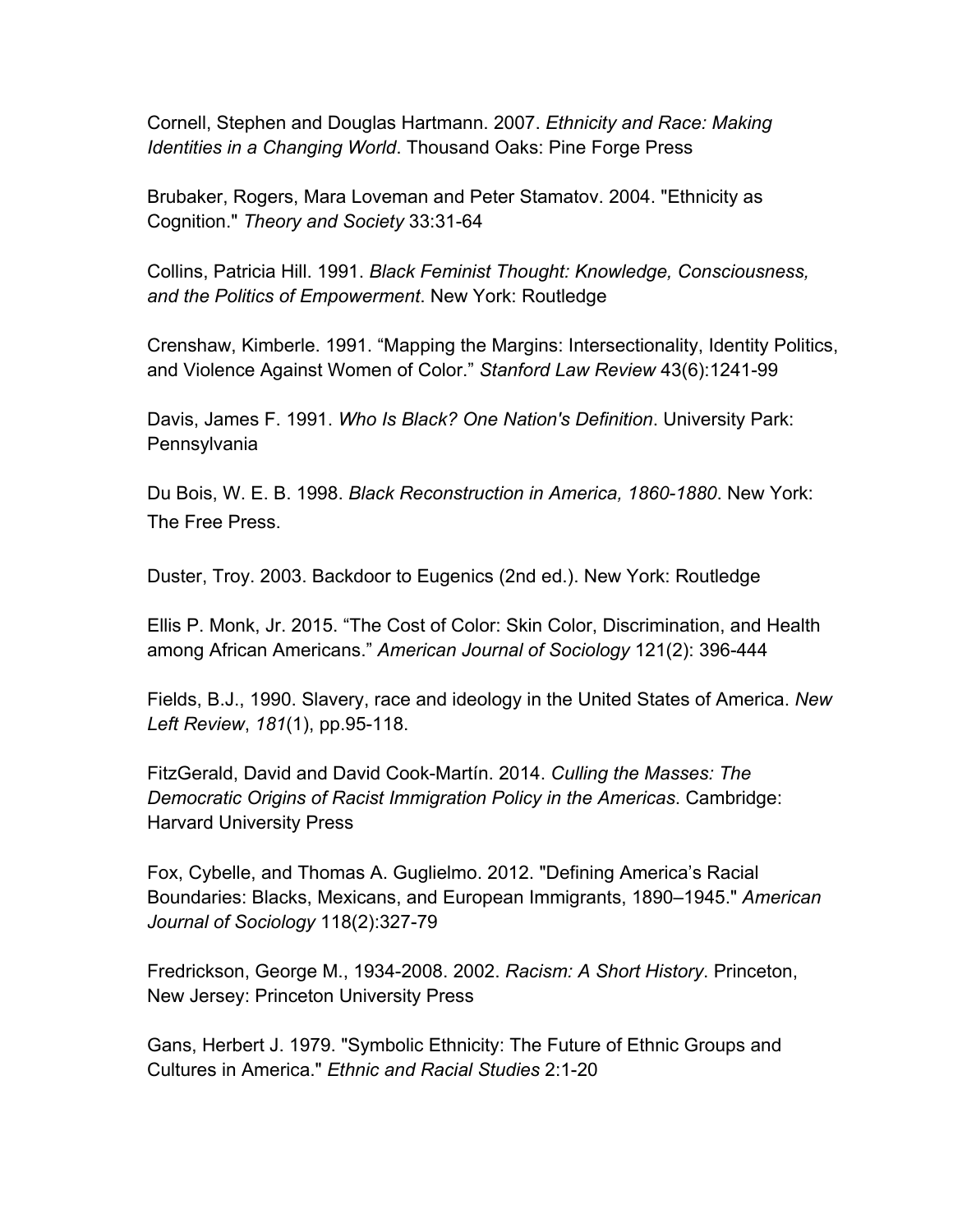Gordon, Milton. 1964. *Assimilation in American Life: The Role of Race, Religion, and National Origins*. New York: Oxford University Press

Hall, Stuart. 2017. *The Fateful Triangle: Race, Ethnicity, Nation*. Cambridge: Harvard University Press

Hoang, Kimberly. 2015. *Dealing in Desire: Asian Ascendancy, Western Decline, and the Hidden Currencies of Global Sex Work.* Berkeley*:* University of California Press

Jung, Moon-Kie. 2009. "The Racial Unconscious of Assimilation Theory." Du Bois Review 6(2):375-95

Khan, Shamus. 2011. *Privilege: The Making of an Adolescent Elite at St. Paul's School*. Princeton, N.J.: Princeton University Press

Loveman, Mara. 2014. *National Colors: Racial Classification and the State in Latin America.* New York: Oxford University Press

Lowe, Lisa. 2015. *The Intimacies of Four Continents*. Durham : Duke University Press

Massey, Douglas, and Nancy Denton. 1993. *American Apartheid: Segregation and the Making of the Underclass*. Cambridge: Harvard University Press

Mills, Charles W. 1997. *The Racial Contract*. London: Cornell University Press

Morning, Ann. 2011. *The Nature of Race: How Scientists Think and Teach about Human Difference*. Berkeley: University of California Press

Nagel, Joane. 1994. "Constructing Ethnicity: Creating and Recreating Ethnic Identity and Culture." *Social Problems* 41:152-176

Okamoto, Dina and G. Cristina Mora. 2014. "Panethnicity." *Annual Review of Sociology* 40(1):219-39

Omi, Michael, and Howard Winant. 2015 (3rd ed.). *Racial Formation in the United States from the 1960s to the 1990s*. New York: Routledge

Pearlmann, Joel. 2018. *America Classifies the Immigrants From Ellis Island to the 2020 Census*. Cambridge: Harvard University Press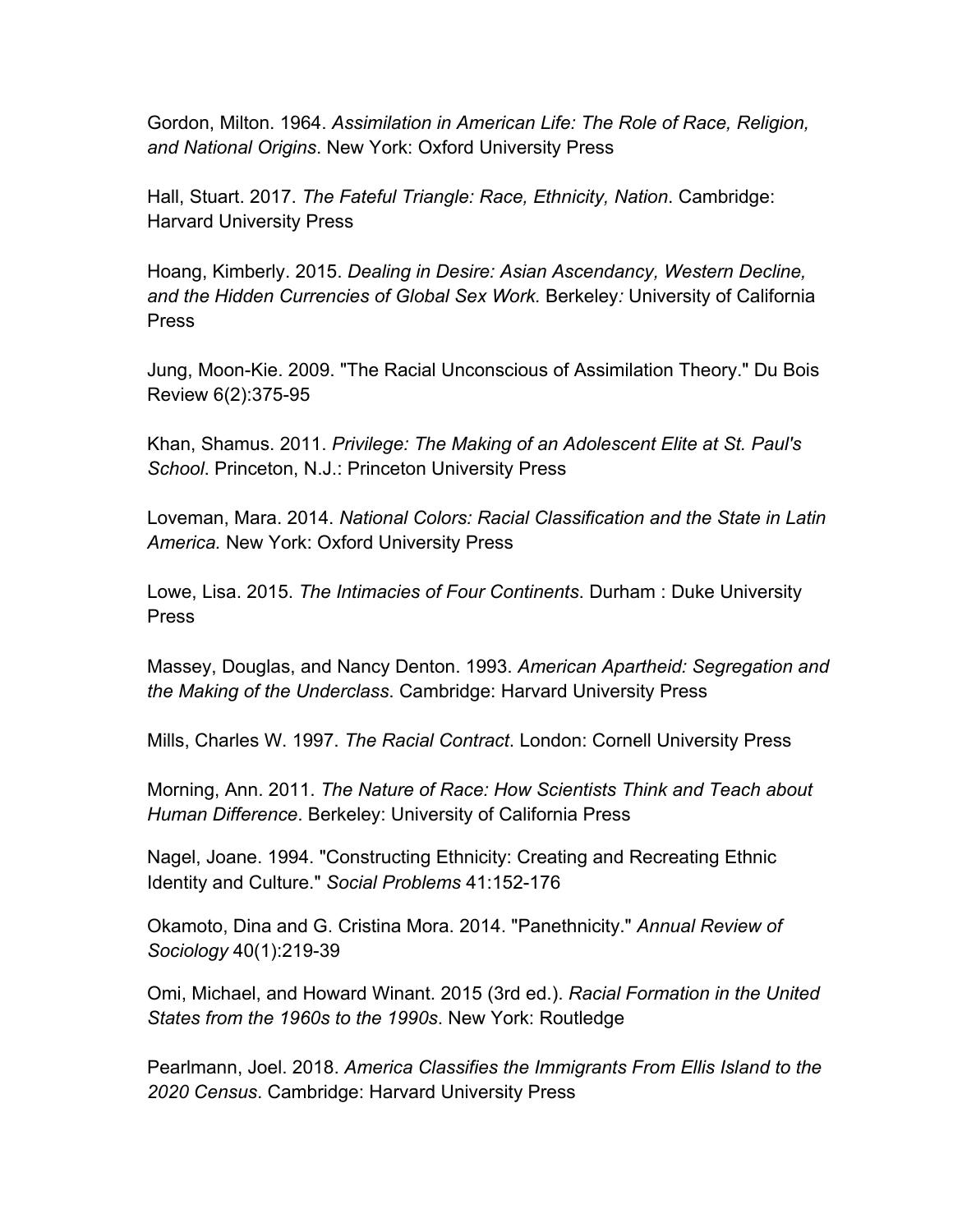Phelan, JC, Link BG, Feldman NM. 2013. "The Genomic Revolution and Beliefs about Essential Racial Differences: A Backdoor to Eugenics?" *American Sociological Review*. 78(2):167-191

Robinson, Cedric J. 2000 (2nd ed.). *Black Marxism: The Making of the Black Radical Tradition*. Chapel Hill: University of North Carolina Press

Roediger, David. 1991. *The Wages of Whiteness*. New York: Verso

Roth, Wendy D. 2016. "The Multiple Dimensions of Race." *Ethnic and Racial Studies* 39(8):1310-38

Stuart, Forrest. 2016. *Down, Out, and Under Arrest: Policing and Everyday Life in Skid Row*. Chicago: University of Chicago Press

Treitler, Vilna Bashi. 2013. *The Ethnic Project: Transforming Racial Fiction into Ethnic Factions*. Stanford: Stanford University Press

Wade, Peter. 2010. *Race and Ethnicity in Latin America*. London: Pluto Press

Waters, Mary. 1990. *Ethnic Options: Choosing Identities in America*. Berkeley: University of California Press

Weber, Max. 1996. "The Origins of Ethnic Groups." Pp. 35-40 in *Ethnicity*, edited by John Hutchinson and Anthony D. Smith. New York: Oxford University Press. (original publication in *Economy and Society*, 1922, posthumously)

Wilson, William Julius. 2012 (3rd ed.). *The Declining Significance of Race: Blacks and Changing American Institutions*. Chicago: University of Chicago Press

Wimmer, Andreas. 2008. "The Making and Unmaking of Ethnic Boundaries: A Multilevel Process Theory." *American Journal of Sociology* 113:970–1022

Wolfe, Patrick. 2016. *Traces of History: Elementary Structures of Race*. New York: Verso

## **Supplementary Readings**

FitzGerald, David. 2017. "History of Racialized Citizenship" in Shachar, Ayelet, Rainer Bauboeck, Irene Bloemraad, and Maarten Vink. 2017. *The Oxford Handbook of Citizenship*. Oxford University Press.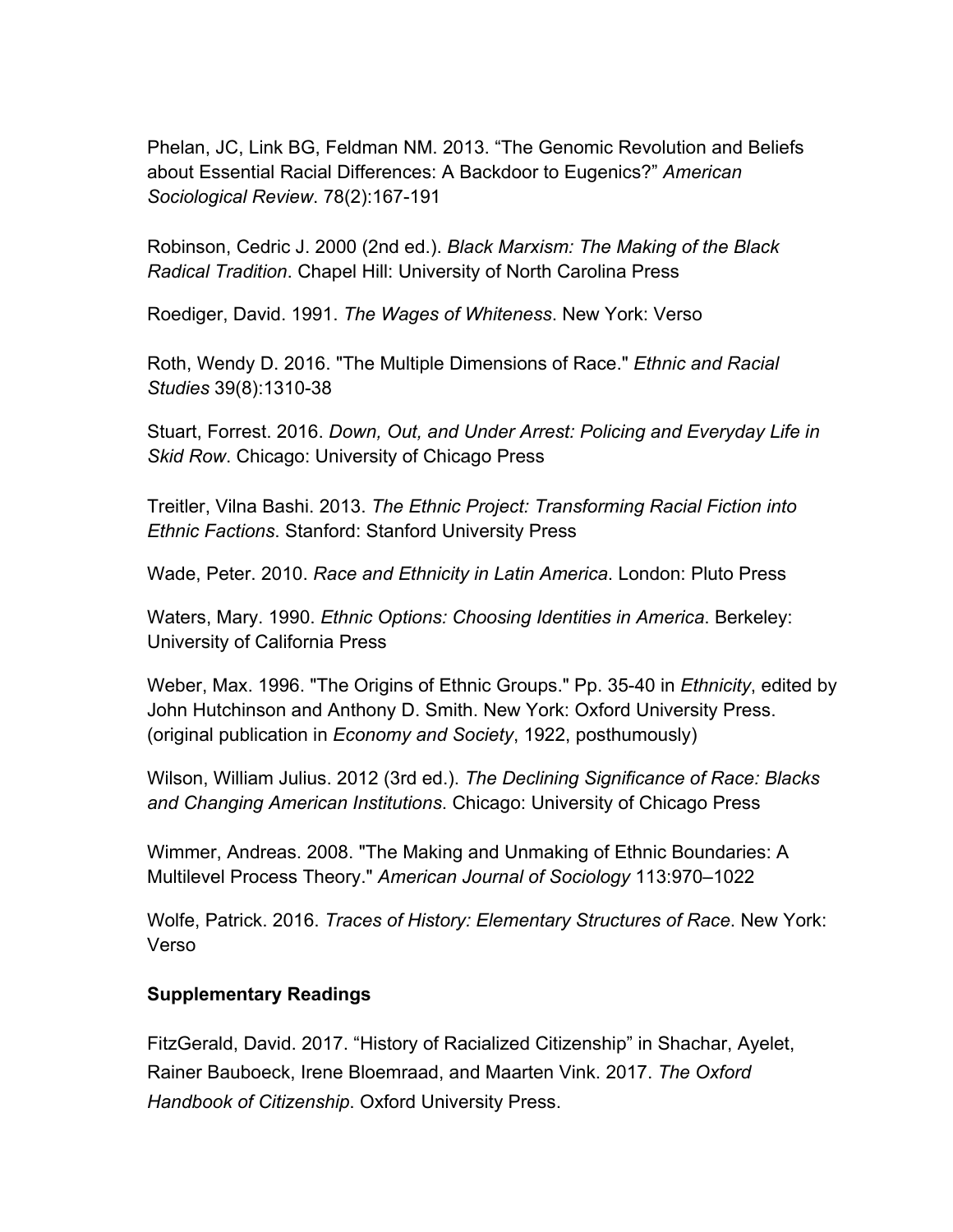Telles, Edward E. and Christina Sue. 2009. "Race Mixture: Boundary Crossing in Comparative Perspective." Annual Review of Sociology 35:129-46. (note, see other Annual Review pieces for overviews of the state of the field on a topic)

Morris, Aldon D. 2015. *The Scholar Denied: W. E. B. Du Bois and the Birth of Modern Sociology*. Oakland: University of California Press

Dikotter, Frank. 2015. *The Discourse of Race in Modern China*. New York: Oxford University Press

Eidsheim, Nina Su. 2019. *The Race of Sound*. New York: Oxford University Press

Emirbayer, and Desmond. 2015. The Racial Order. Chicago: University of Chicago Press. (see also 2016 *Ethnic and Racial Studies* commentary by Howard Winant)

Smedley, Audrey. 2007. *Race in North America: Origin and Evolution of a Worldview*. Boulder: Westview Press

Saperstein, Aliya, Andrew M. Penner, and Ryan Light. 2013. "Racial Formation in Perspective: Connecting Individuals, Institutions, and Power Relations." *Annual Review of Sociology* 39:359-378

Arendt, Hannah. 1968. "Race-Thinking Before Racism" and "Race and Bureaucracy" in *The Origins of Totalitarianism*. New York: Harcourt Brace

Hattam, Victoria. 2004. "Ethnicity: An American Genealogy." Pp. 42-60 in Foner, Nancy and George M. Fredrickson, eds., *Not Just Black and White: Historical and Contemporary Perspectives on Immigration, Race, and Ethnicity in the United States*. New York: Russell Sage Foundation.

Chandra, Kanchan. 2012. EXCERPT from "What is Ethnic Identity? A Minimalist Definition," in *Constructivist Theories of Ethnic Politics*. Oxford: Oxford University Press

Brubaker, Rogers. 2002. "Ethnicity Without Groups," *European Journal of Sociology / Archives Européennes de Sociologie / Europäisches Archiv für Soziologie* Vol. 43(2):163-189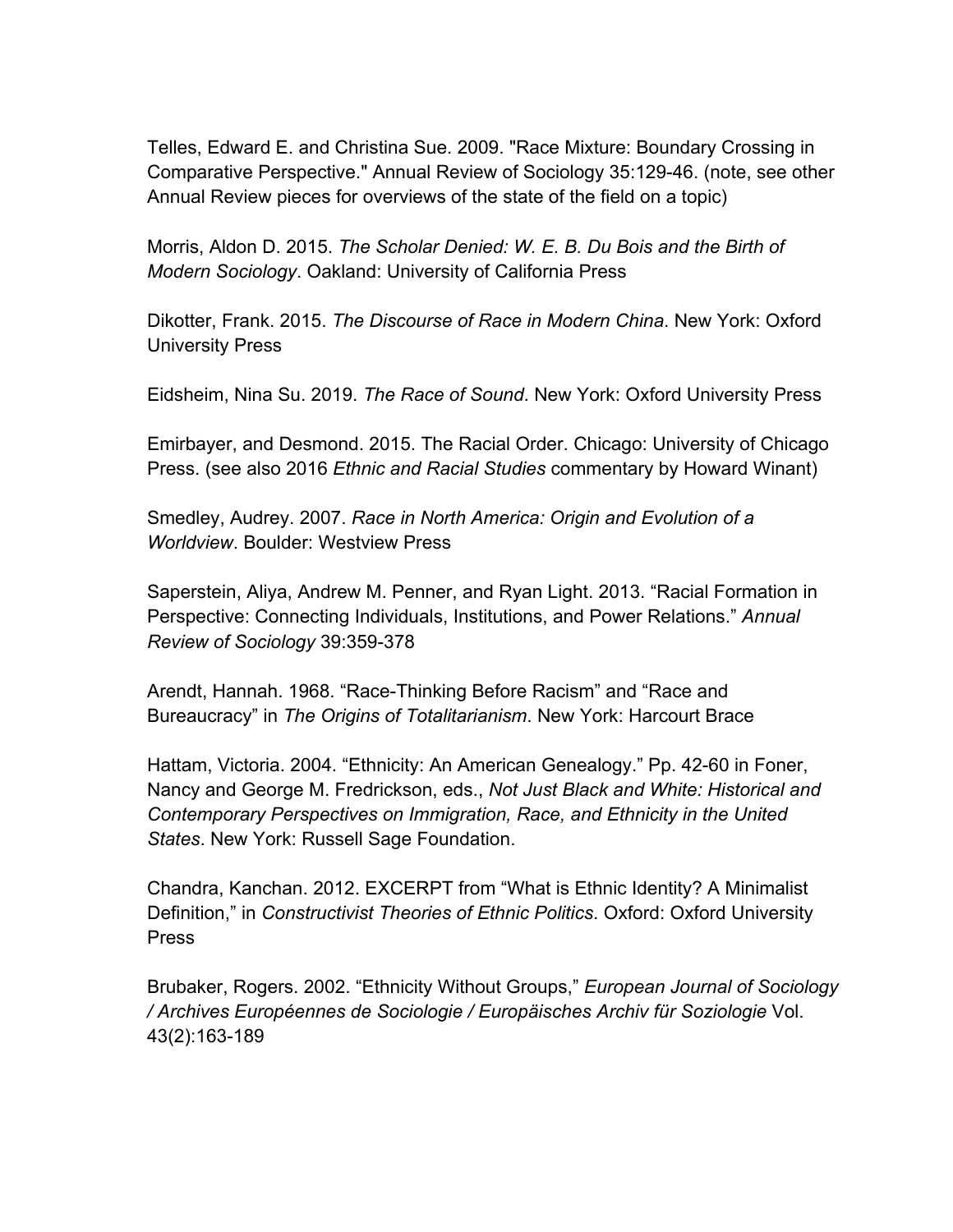Zuberi, Tukufu. 2003. *Thicker than Blood: How Racial Statistics Lie*. University of Minnesota.

Anderson, Elijah. 2011. *The Cosmopolitan Canopy Race and Civility in Everyday Life*. W.W. Norton & Company

Anderson, Elijah. 1990. Race, Class, and Change in an Urban Community. University of Chicago Press

de Genova, Nicholas P. 2005. *Working the Boundaries: Race, Space, and "Illegality" in Mexican Chicago*. Durham, NC: Duke University Press

Nicole Gonzalez Van Cleve. 2016. *Crook County: Racism and Injustice in American's Largest Criminal Court*. Stanford University Press

Ngai, Mae. M. 2014. *Impossible Subjects: Illegal Aliens and the Making of Modern America*. Princeton University Press.

Rios, Victor. 2011. *Punished: Policing the Lives of Black and Latino Boys*. New York: New York University Press

Roth, Wendy. 2012. *Race Migrations: Latinos and the Cultural Transformation of Race*. Stanford: Stanford University Press.

Goffman, Alice, 2014. *On the Run : Fugitive Life in an American City*. Chicago; London: The University of Chicago Press

Cook-Martín, David. 2021. Cui Bono: Linking Political and Racial Orders. In Solomos, John. *Routledge International Handbook of Contemporary Racisms*. Routledge.

Hanchard, Michael G. 2018. *The Spectre of Race: How Discrimination Haunts Western Democracy*. Princeton University Press

Paschel, Tianna S. 2016. *Becoming Black Political Subjects: Movements and Ethno-Racial Rights in Colombia and Brazil*. New Jersey: Princeton University Press

Fox, Cybelle. 2012. *Three Worlds of Relief: Race, Immigration and the American Welfare State from the Progressive Era to the New Deal*. New Jersey: Princeton University Press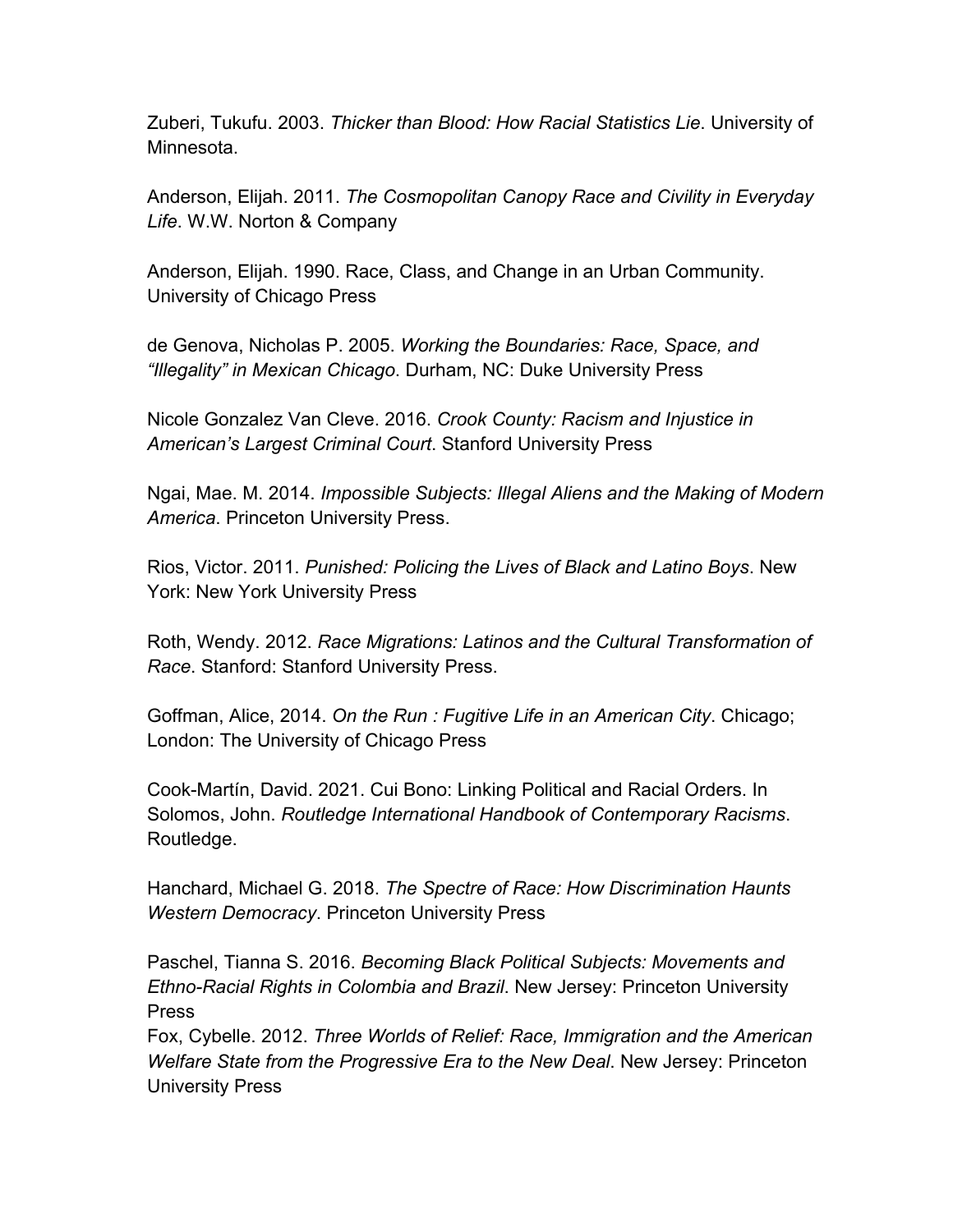Mora, Cristina. 2014. *Making Hispanics: How Activists, Bureaucrats, and Media Constructed a New American*. Chicago: University of Chicago Press

Ray, V. (2019). A Theory of Racialized Organizations. *American Sociological Review*, 84(1), 26–53

Wade, Peter. *Degrees of Mixture, Degrees of Freedom Genomics, Multiculturalism, and Race in Latin America.* Duke University Press

Brubaker, Rogers. 2015. "The Return of Biology" in *Grounds for Difference*. Harvard University Press.

Hochschild, Jennifer L., Vesla M. Weaver, and Traci R. Burch. 2012. *Creating a New Racial Order: How Immigration, Multiracialism, Genomics, and the Young Can Remake Race in America*. Princeton University Press.

Roberts, Dorothy. 2011. *Fatal Invention: How Science, Politics, and Big Business Recreate Race in the 21st Century*. New Press

Wailoo, Nelson, and Lee. 2012. *Genetics and the Unsettled Past*. Rutgers University Press. (especially Chapers 1-3, and 19)

Roth, Wendy D. and Biorn Ivemark. 2018. "Genetic Options: The Impact of Genetic Ancestry Testing on Consumers' Racial and Ethnic Identities." *American Journal of Sociology* 124(1):150-84.

Banivanua-Mar, Tracey. 2016. *Decolonisation and the Pacific: Indigenous Globalization and the Ends of Empire*. Cambridge. (especially Introduction, Chapters 1-2 and Chapter 6)

Banivanua-Mar, Tracey. 2006. Kanakas. Violence and Colonial Dialogue: The Australian-Pacific Indentured Labor Trade. University of Hawaii Press (especially Introduction, Chapter 1 and Chapter 3)

Ince, Onur Ulas. 2021. "Deprovincializing Racial Capitalism: John Crawfurd and Settler Colonialism in India." *American Political Science Review* 1–17. doi: 10.1017/S0003055421000939.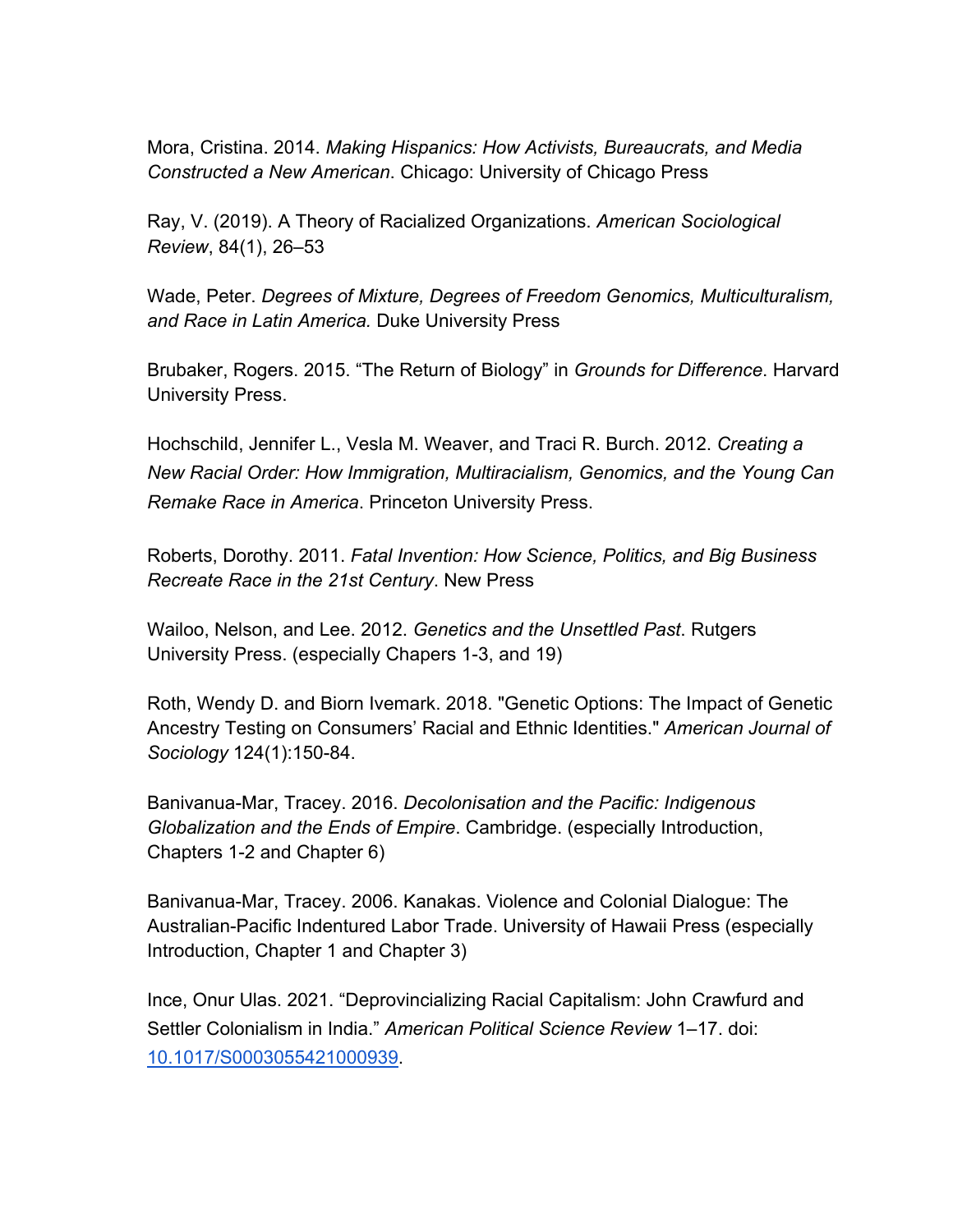Ralph, Michael and Maya Singhal. 2019. Racial Capitalism. *Theory and Society*  48(6):851-881.

Hall, Stuart. 2017. *Familiar Stranger: A Life between Two Islands*. Duke University Press (especially chapters 1-4)

Molina, Natalia. 2014. *How Race Is Made in America: Immigration, Citizenship, and the Historical Power of Racial Scripts*. University of California Press.

Patterson, Orlando. 2018. *Slavery and Social Death*. Harvard University Press (especially Preface and Introduction)

Sue, Christina. 2013. *Land of the Cosmic Race: Race Mixture, Racism, and Blackness in Mexico*. Oxford University Press.

Conley, Dalton. 2009 (10th ed). *Being Black, Living in the Red: Race, Wealth, and Social Policy in America.* University of California Press (especially Introduction).

Oliver, Melvin L. and Thomas M. Shapiro. 2006. B*lack Wealth/White Wealth: A New Perspective on Racial Inequality*. New York: Routledge.

Mojola, Sanyu A. 2014. Love, Money, and HIV: *Becoming a Modern African Woman in the Age of AIDS*. Berkeley: University of California Press

Bettie, Julie. 2014. *Women without Class: Girls, Race, and Identity*. University of California Press

Nakano Glenn, Evelyn. 2002. *Unequal Freedom: How Race and Gender Shaped American Citizenship and Labor*. Cambridge: Harvard University Press.

Lee, Jennifer and Min Zhou. 2015. *The Asian American Achievement Paradox*. New York: Russell Sage Foundation.

King, Charles. 2019. *Gods of the Upper Air: How a Circle of Renegade Anthropologists Reinvented Race, Sex, and Gender in the 20th Century*. Doubleday.

Telles, Edward E. and Vilma Ortiz. 2008. *Generations of Exclusion: Mexican Americans, Assimilation, and Race*. New York: Russell Sage Foundation.